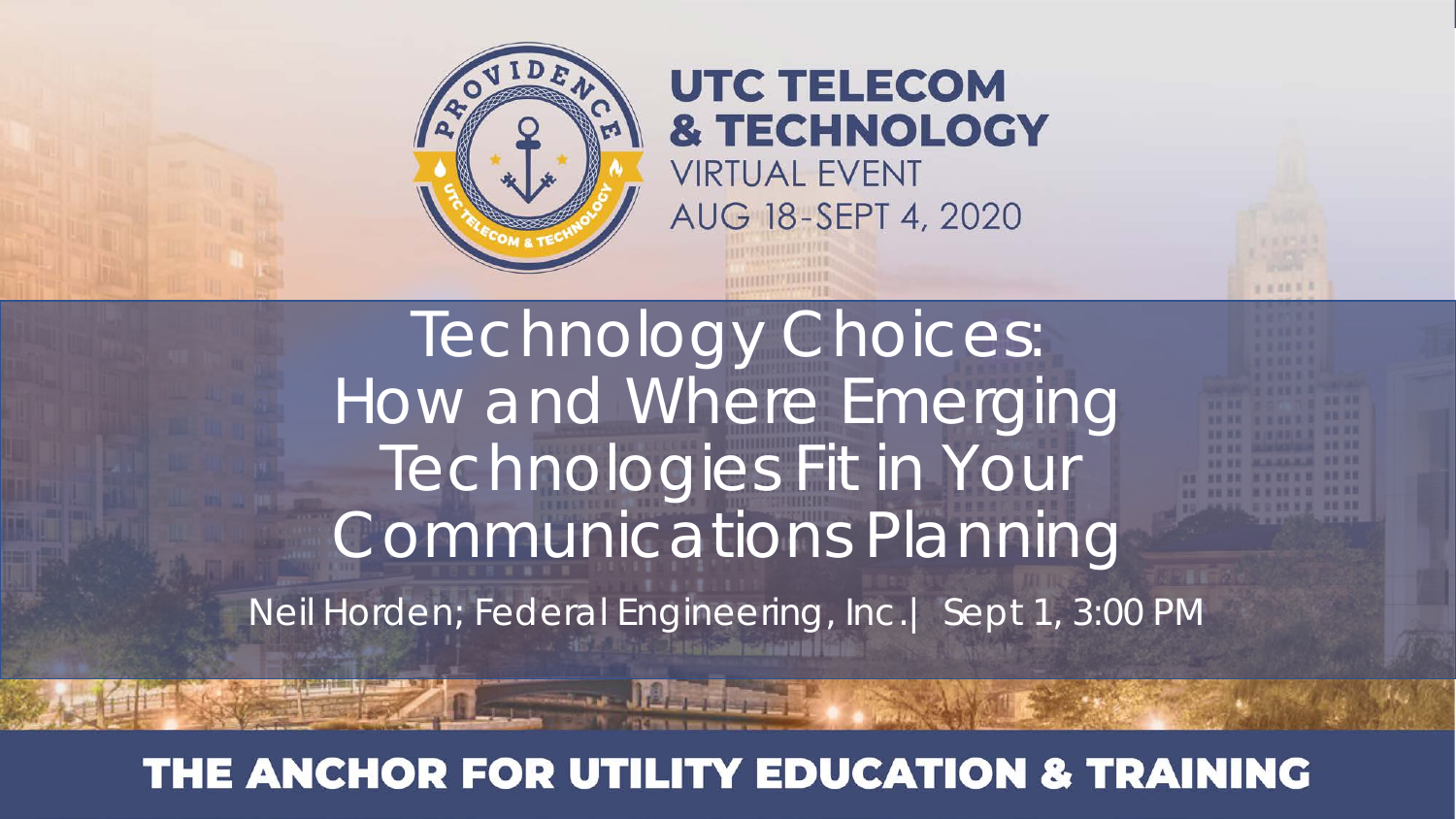# Cellular Broadband Networks



# A Little Background

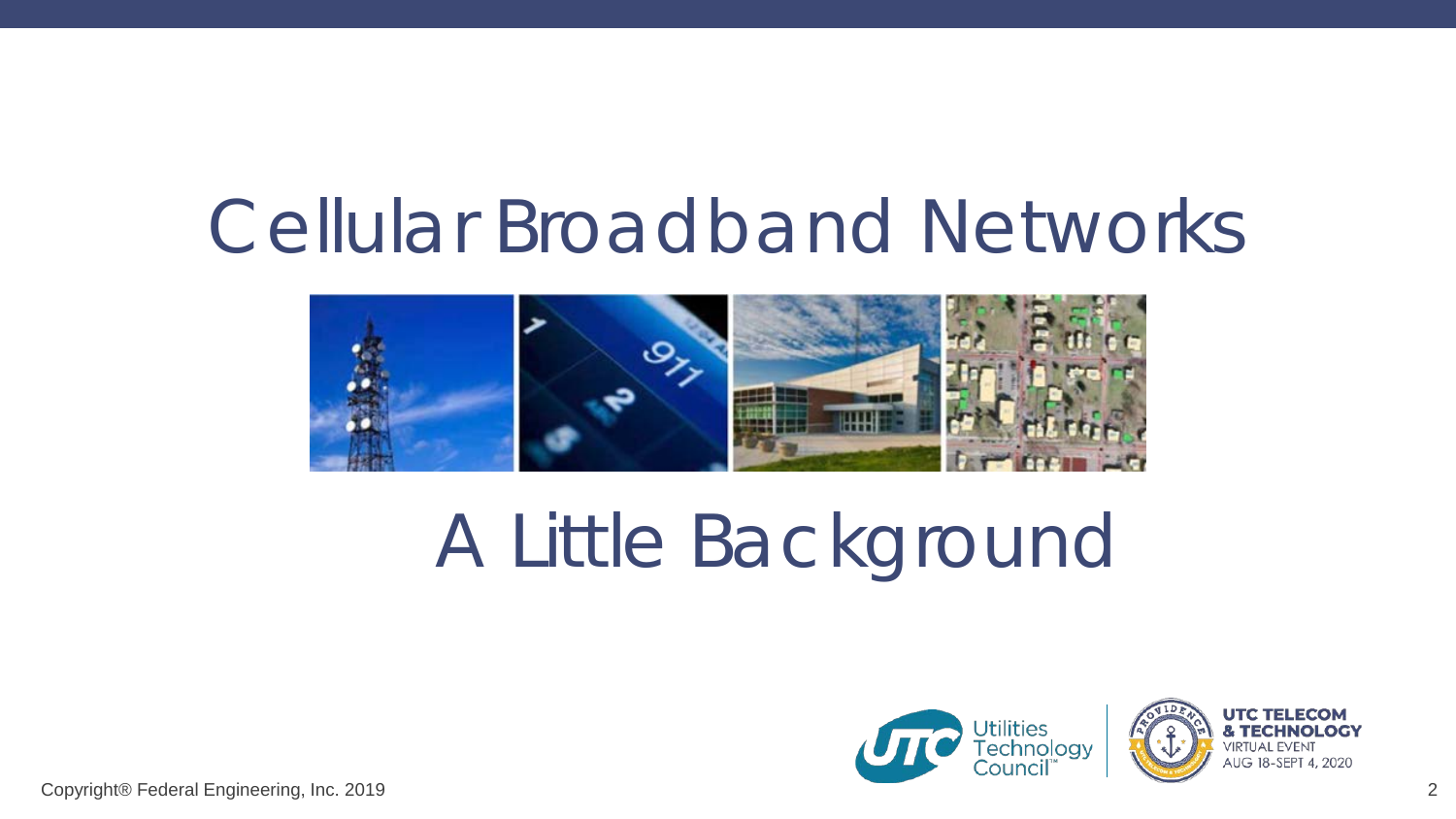#### LMR vs. LTE

- Mobile communications and LMR grew up together
	- Technology
	- Operational
	- Products
- LTE developed from the commercial/consumer cellular world
	- Different requirements
	- Different solutions

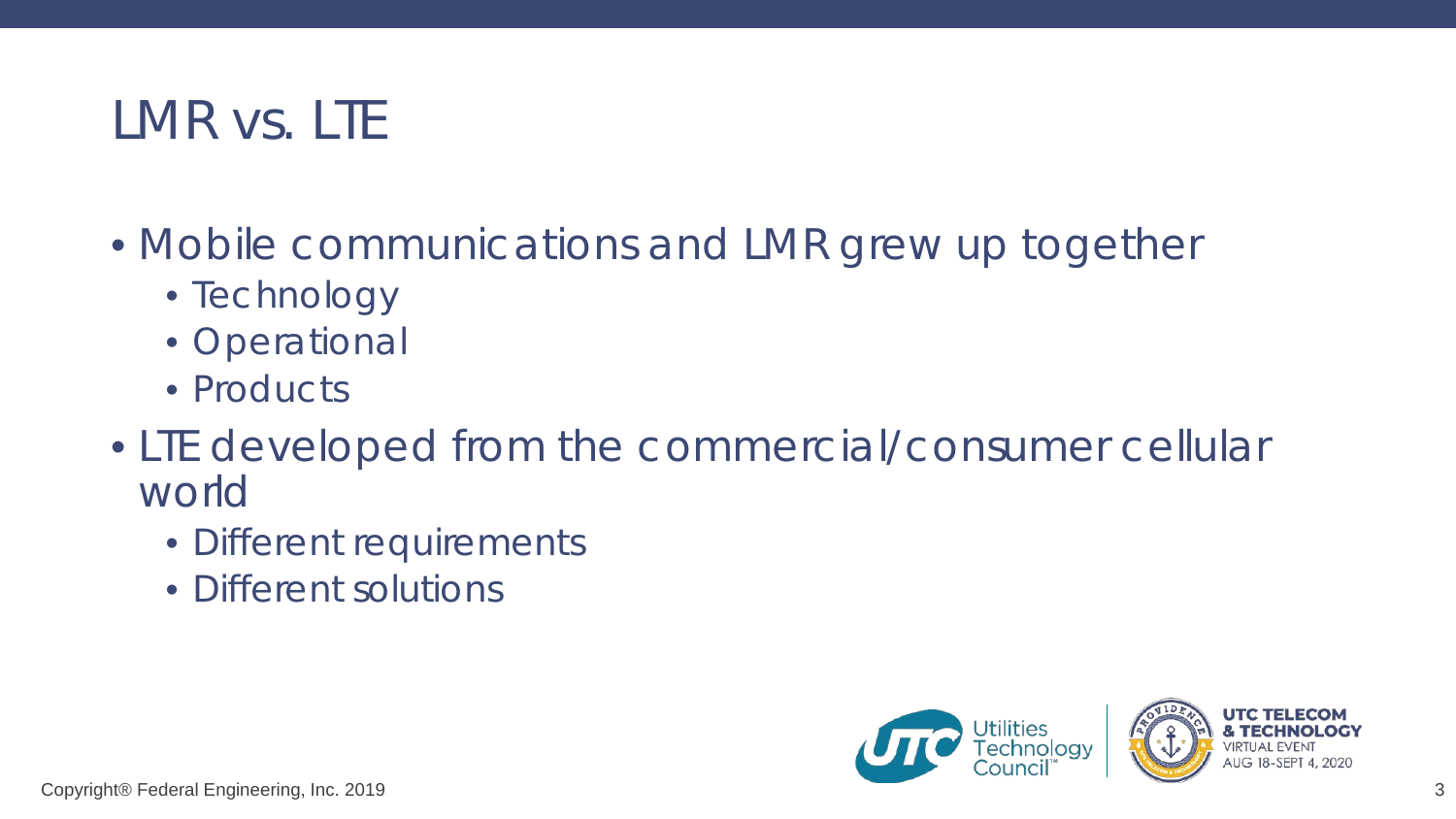#### Cellular LTE Broadband Networks \ Enhanced PTToC and MCPTT

- Provides the next evolutionary step
- LTE Technology and Systems evolved for critical uses
- Features and Functions
- Coverage
- Reliability
- Products

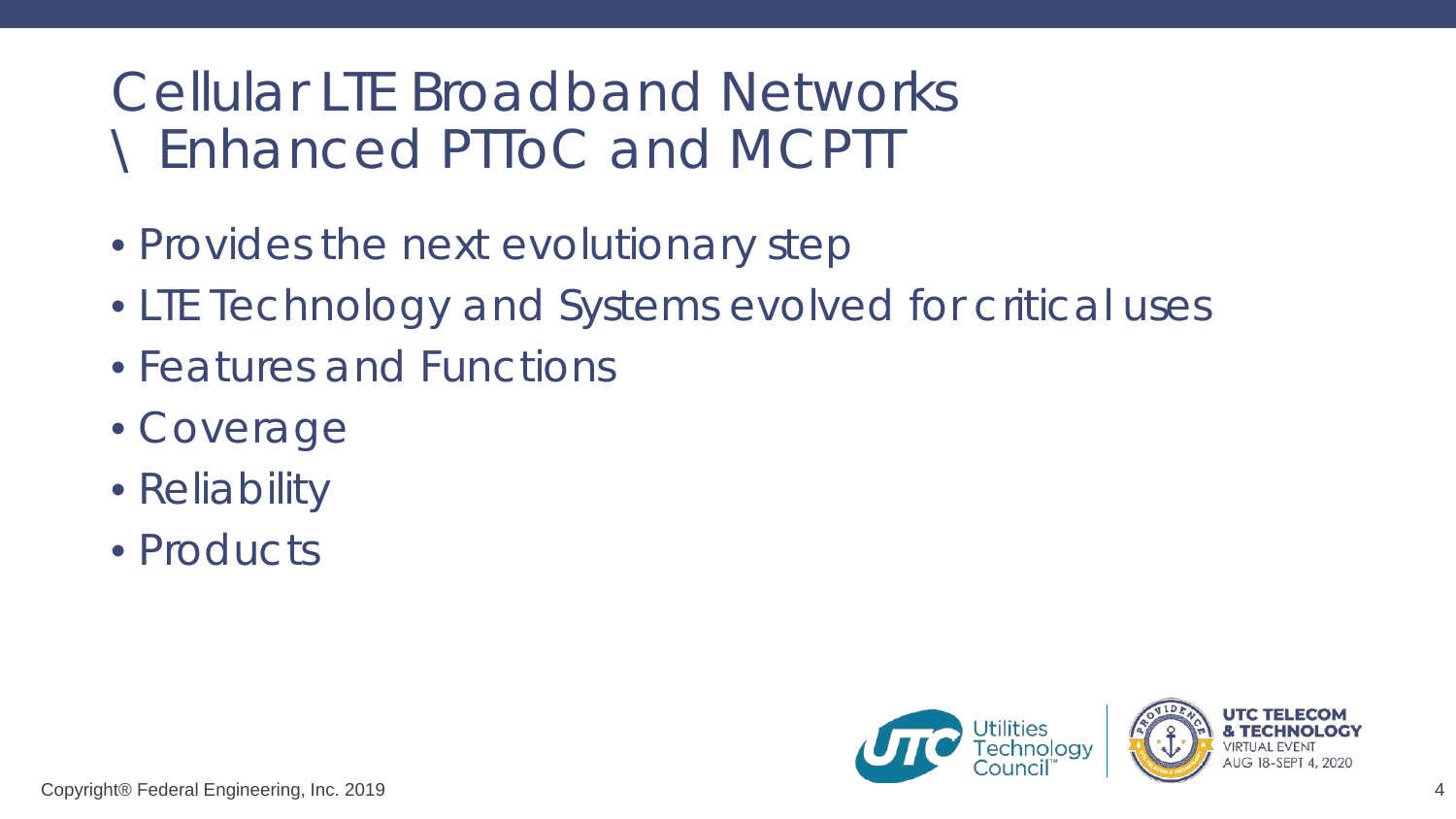## Utility Communication System Evolution

- LTE PTToC provides the next evolutionary step
	- PSBN Paralleled with LMR (Now)
	- PSBN Partnered with LMR (Soon)
	- PSBN Replacing LMR (Future?)
- Technology Transitions / Not a Switch Flip
	- Coexistence will be the norm
		- Coexistence due to technology readiness
		- Coexistence due to transition timing
		- Coexistence due to interoperability needs

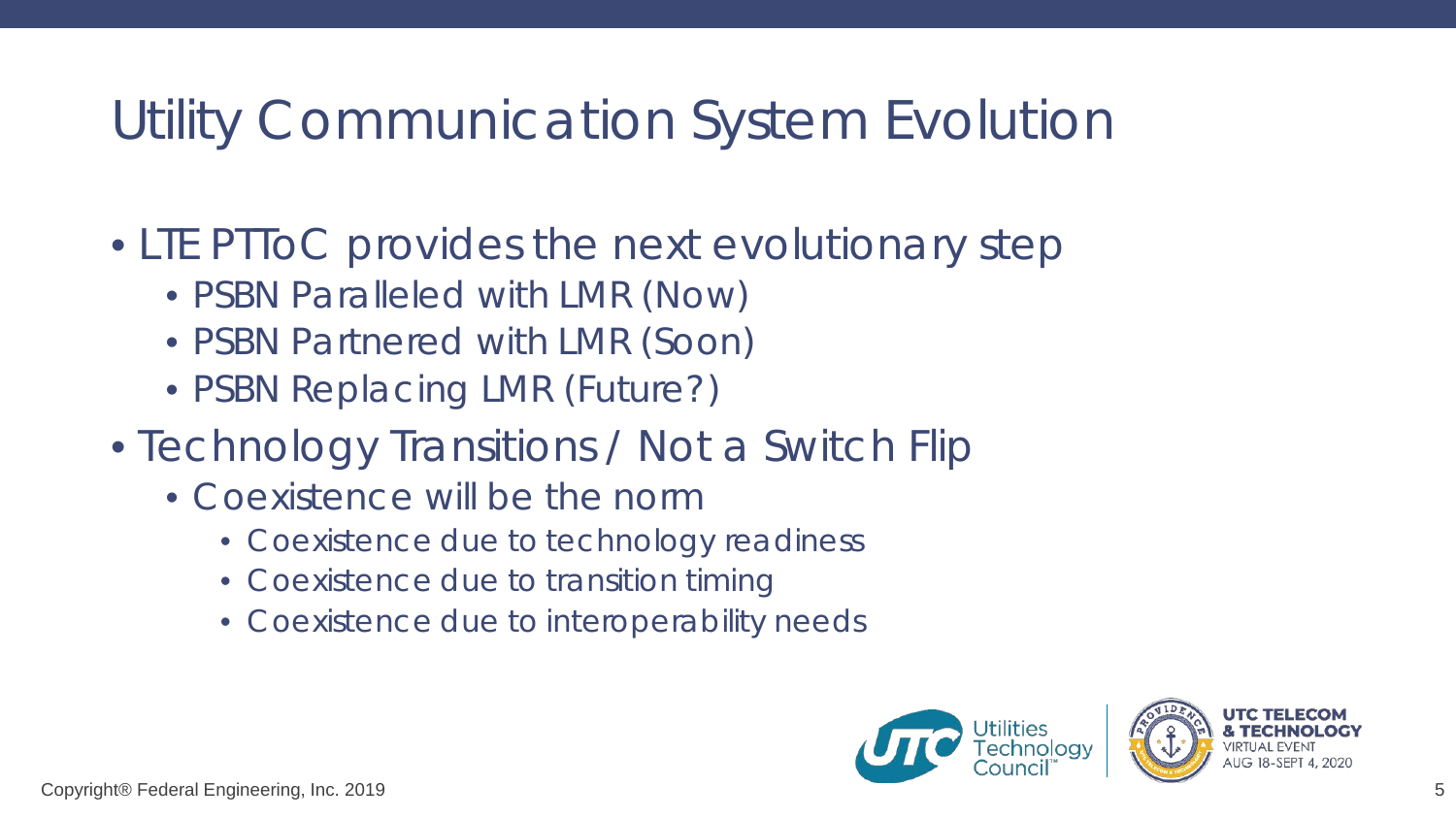### LTE Paralleled with LMR

- LMR carrying today's voice traffic
- LTE carrying supplemental data
	- Extension of current mobile data applications
	- Potential for improved performance

# LTE Partnered with LMR

- Selective voice services transition to LTE
	- Telephone like voice services
	- Non-Mission Critical PTT
	- Administrative
	- Noncritical operations
- New applications

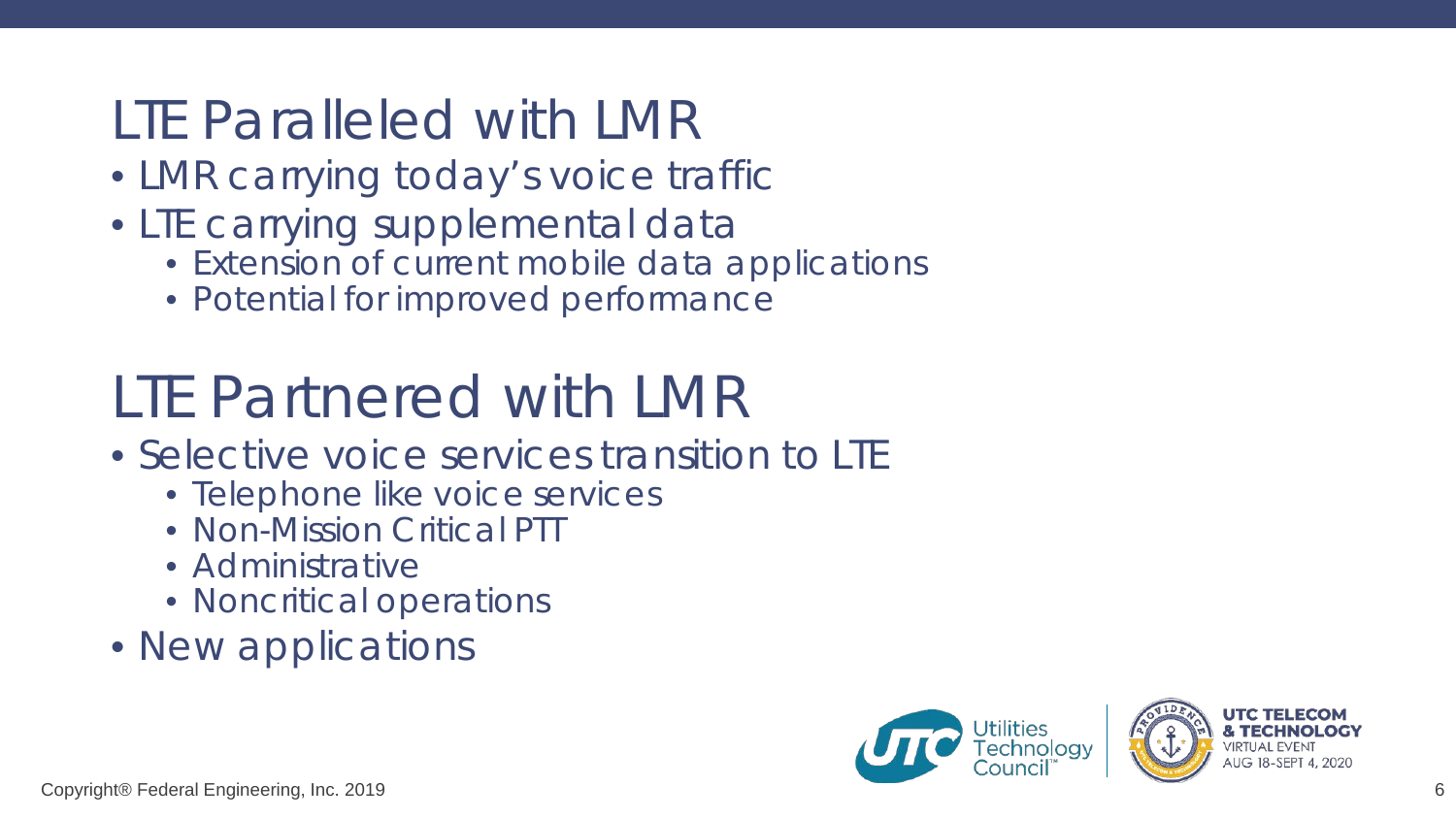## LTE Replacing LMR? ? ?

- •MC-PTT
- Coverage Enhancements
- Direct / Off-Network Mode
- Specially Products

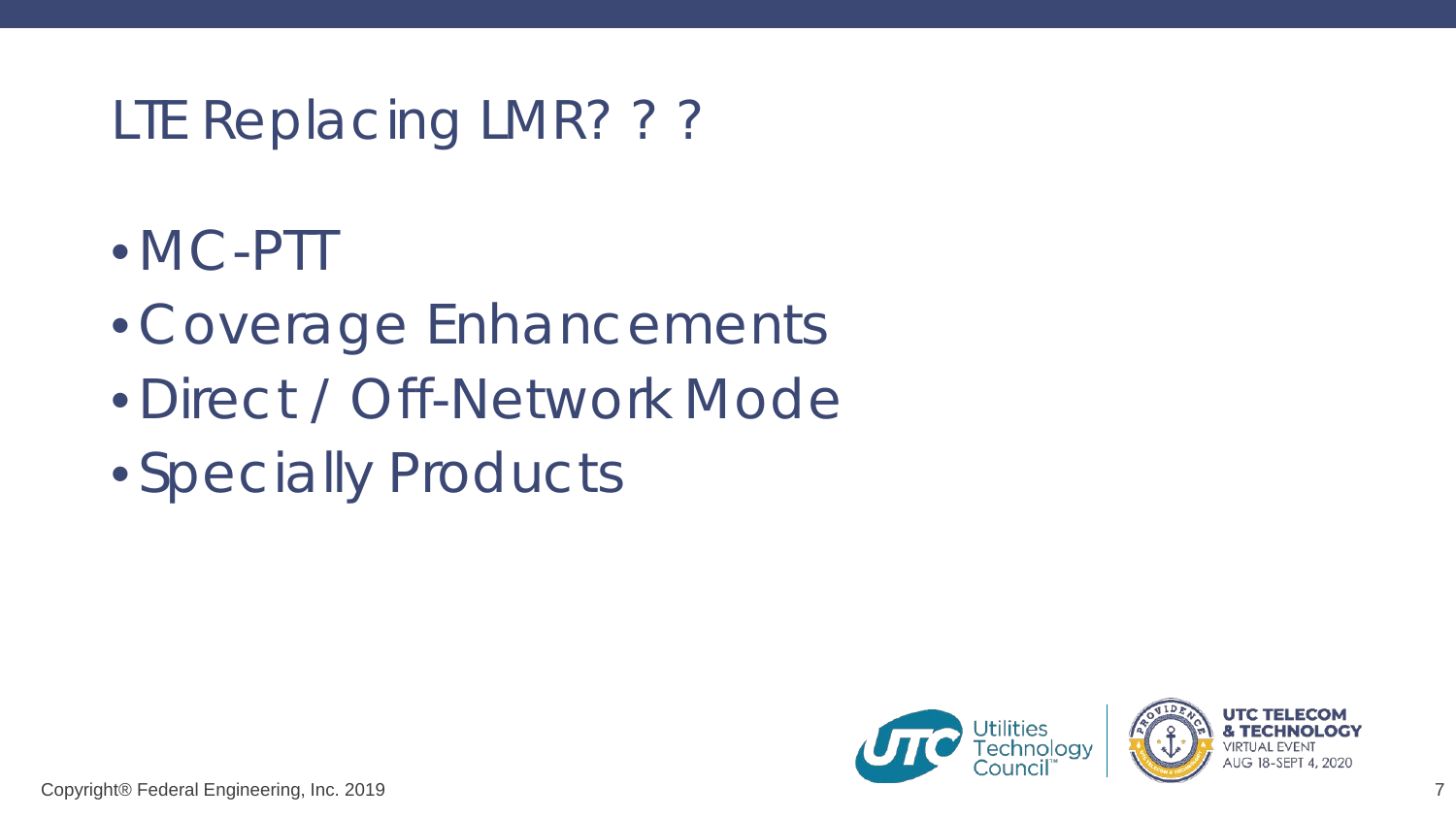### Key issues and Considerations

# •Your Operation / Your Needs

- Technology
- Products
- Policy
- Budget

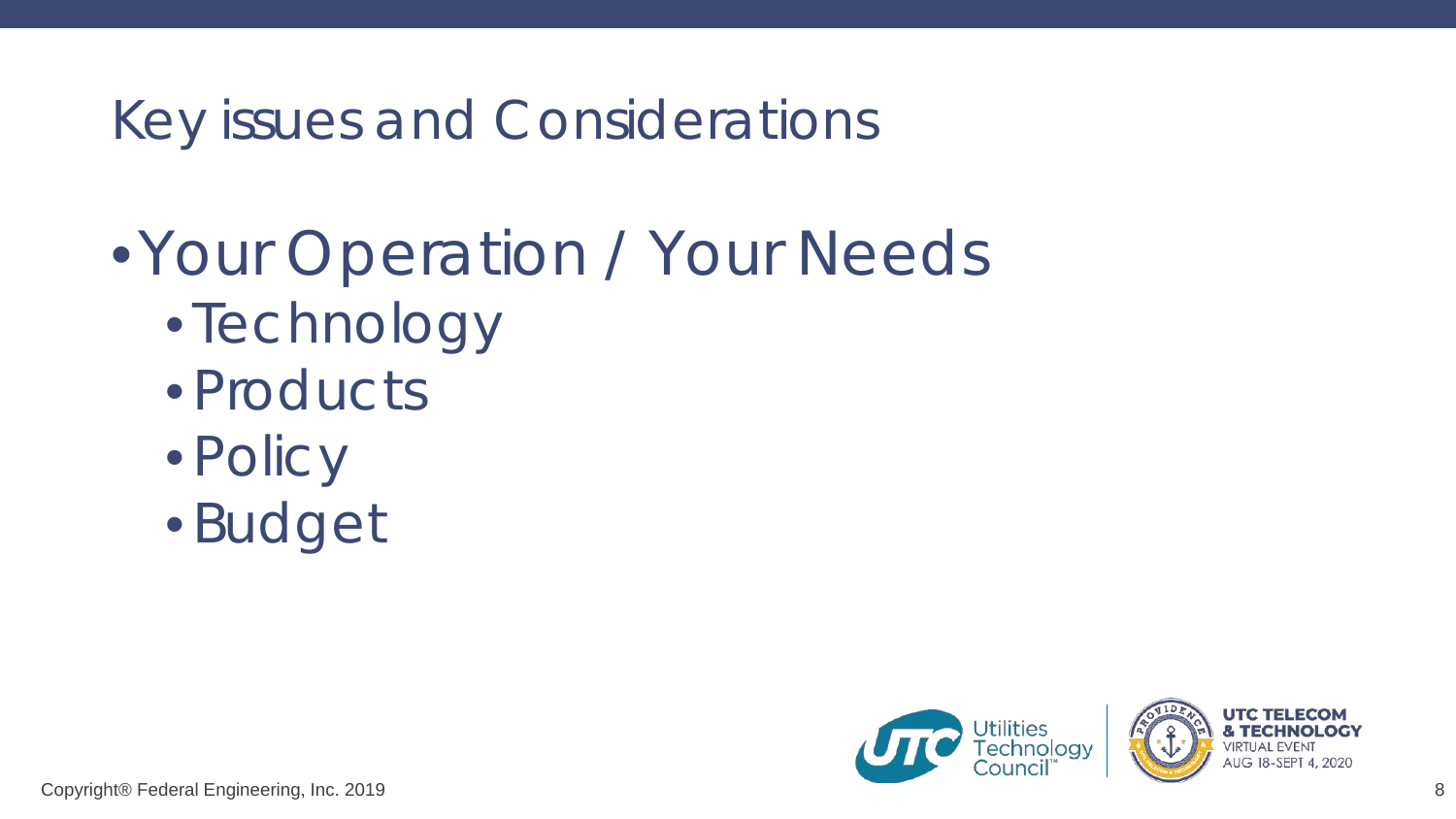# Key issues; Technology

- Coverage
	- Overall
	- Targeted
- Features
	- MC-PTT
	- Direct Mode
- •Interfaces

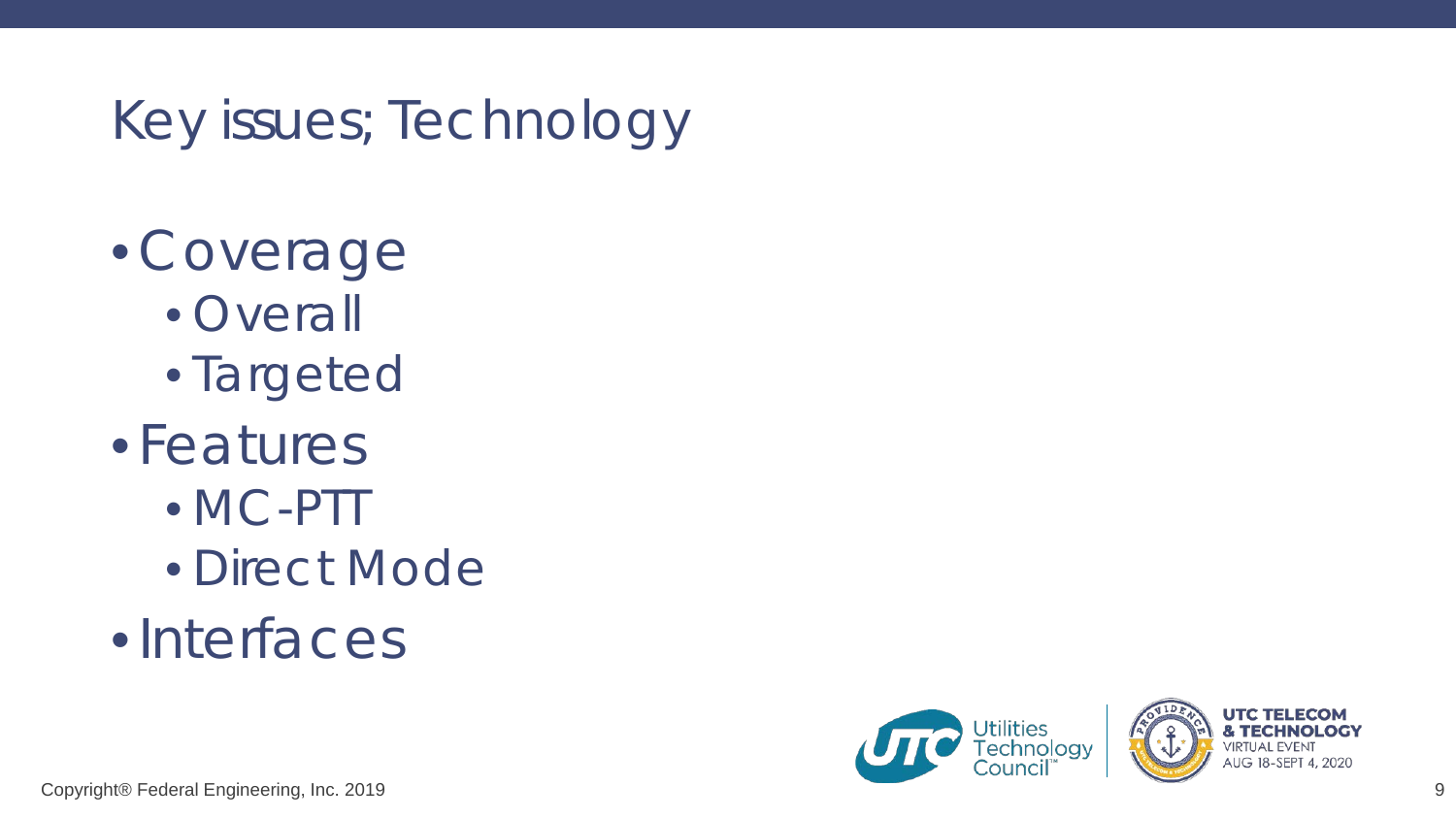#### Key issues; Products

- •Ruggedized
- •Specialized Functions
- •Specialized Form Factors

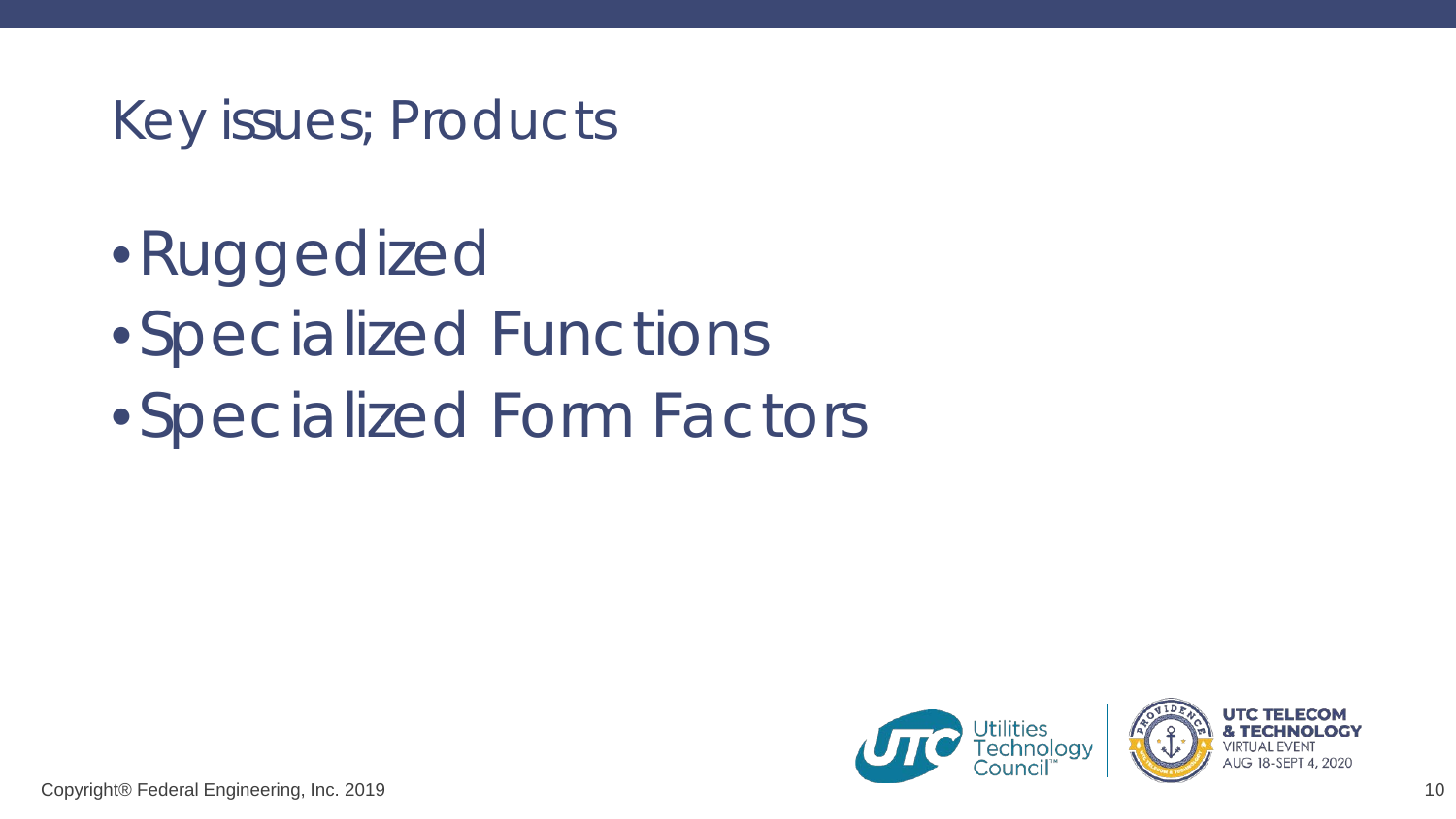## Key issues; Policy

- Shared Resource
	- Service Offering
	- SLAs
- Communications Interoperability
	- Content ownership and control

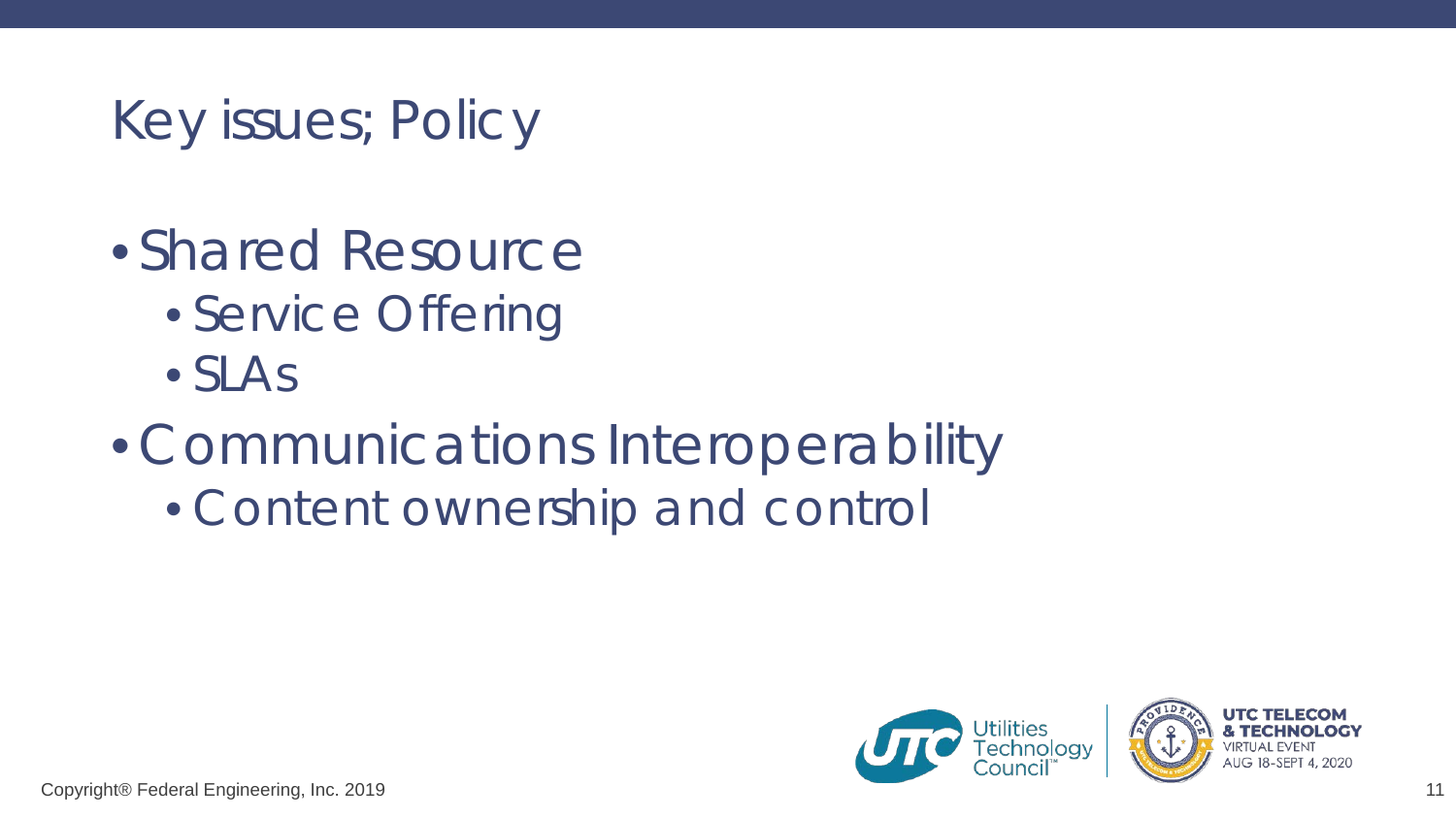## Key issues; Budget

- Paralleled Networks
	- Little to no cost savings
	- Higher costs during early stages
- Shift from CapEx to OpEx
	- Change in budget process
	- Can be a shock to ongoing budget



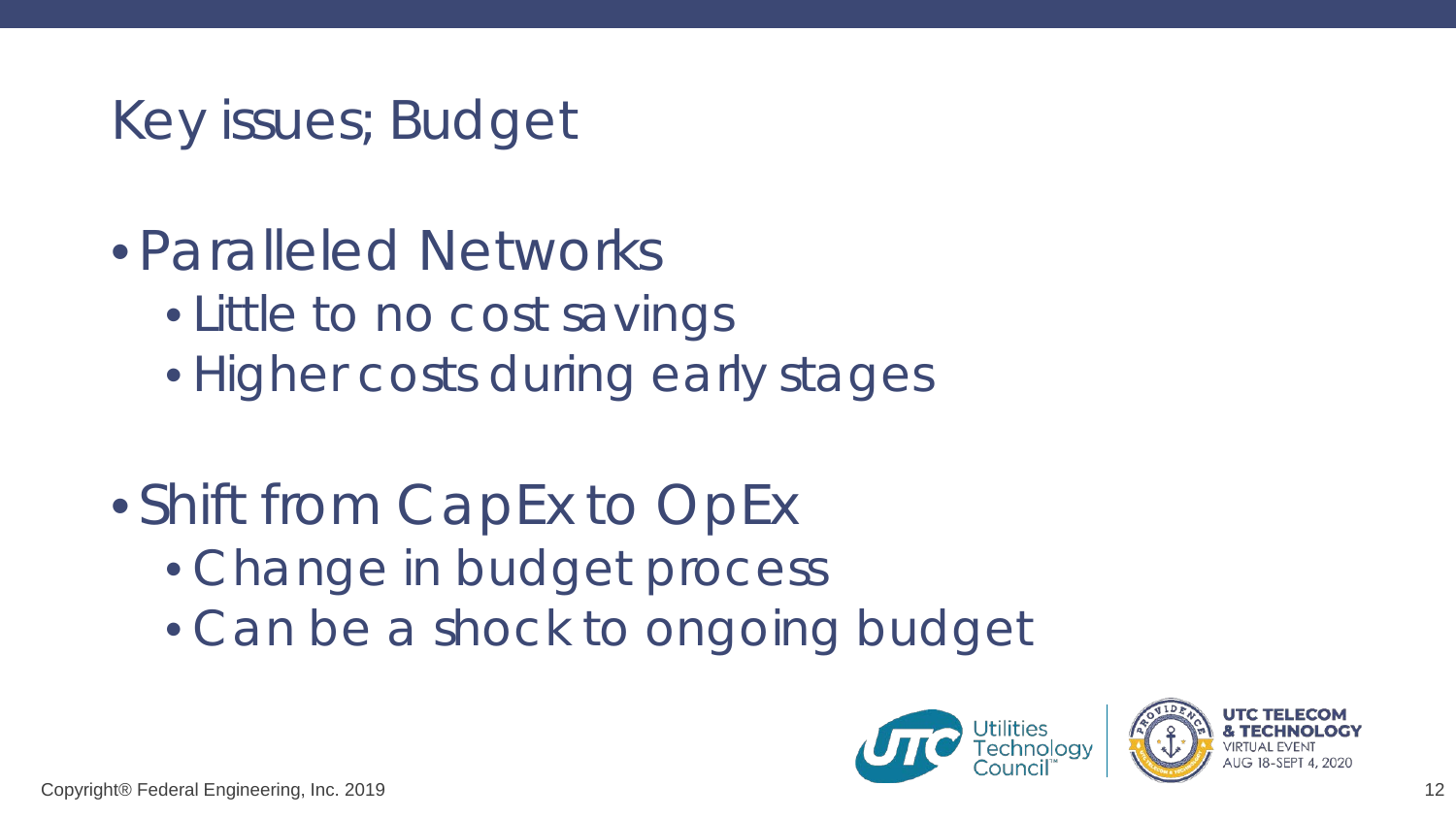### How to Be Ready: Planning!

• Your Network

• Your Operating Area

• Your Operation

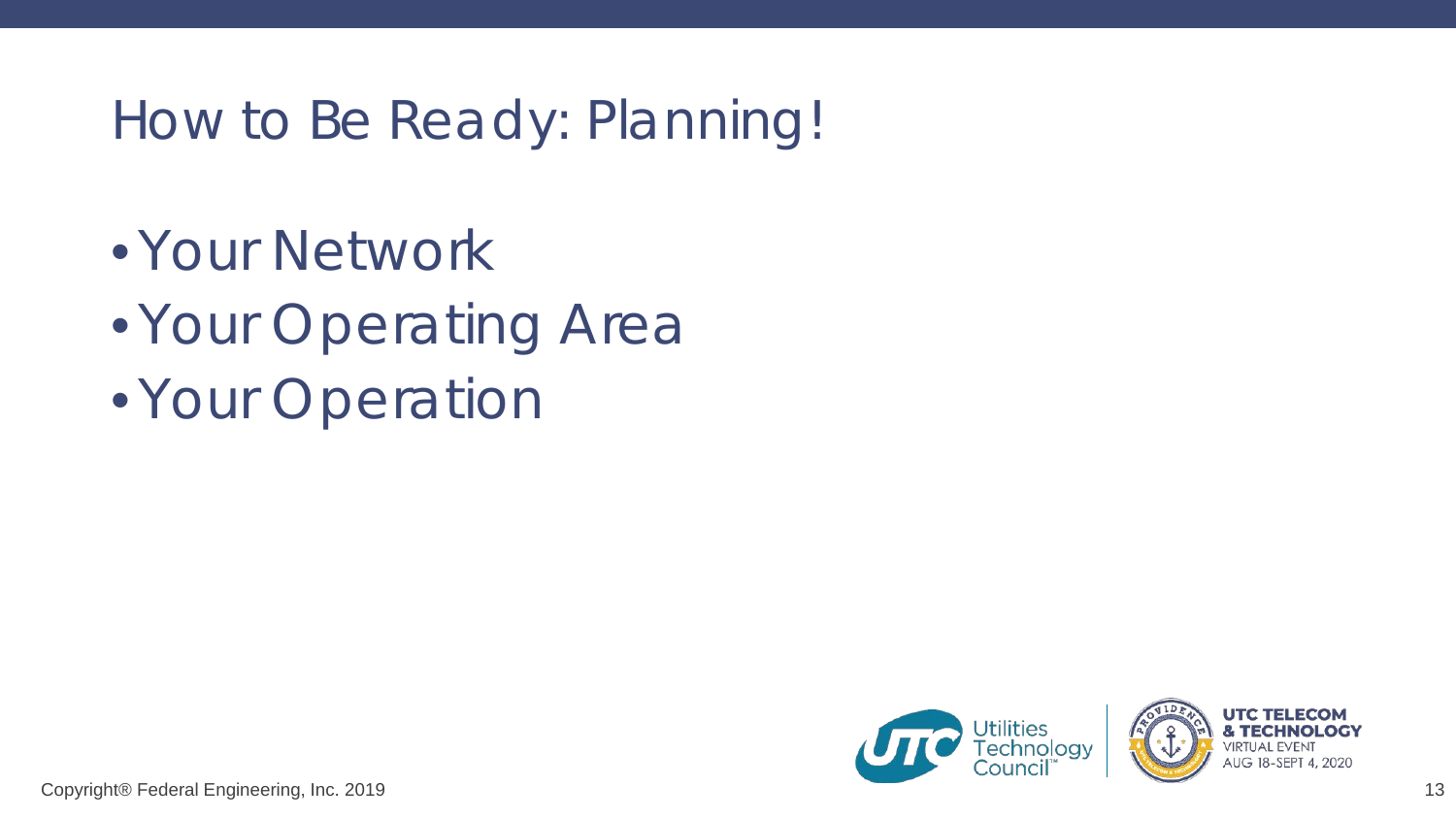## How to Be Ready: Planning!

- Your Network
	- One size does not fit all
- Your Operating Area
	- Coverage requirements
- Your Operation
	- Type of Utility
	- Specific Requirements

## Planning for the right fit

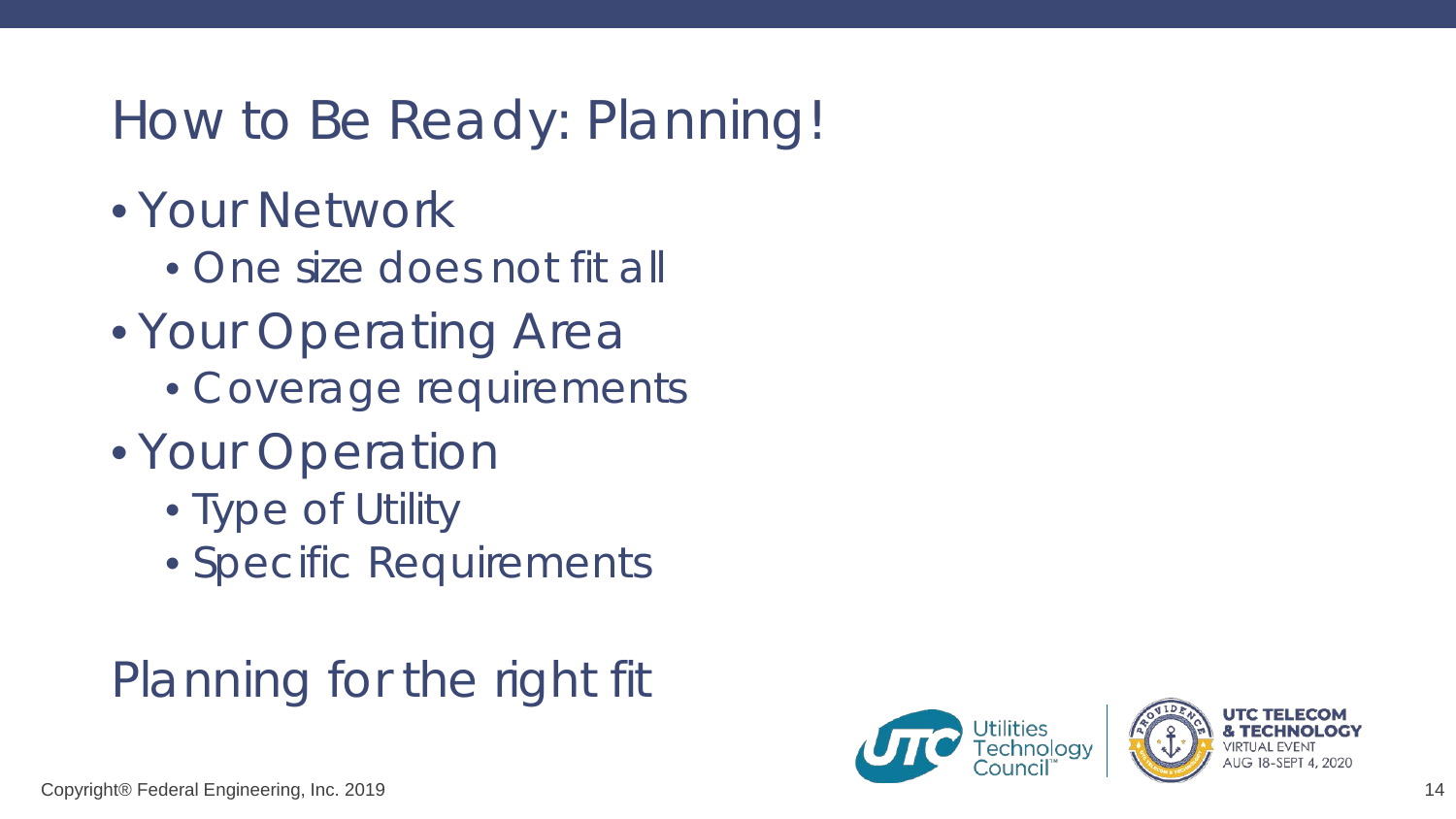# The Big Issue; Budgets



# *Or Rather; Budget Discussions*

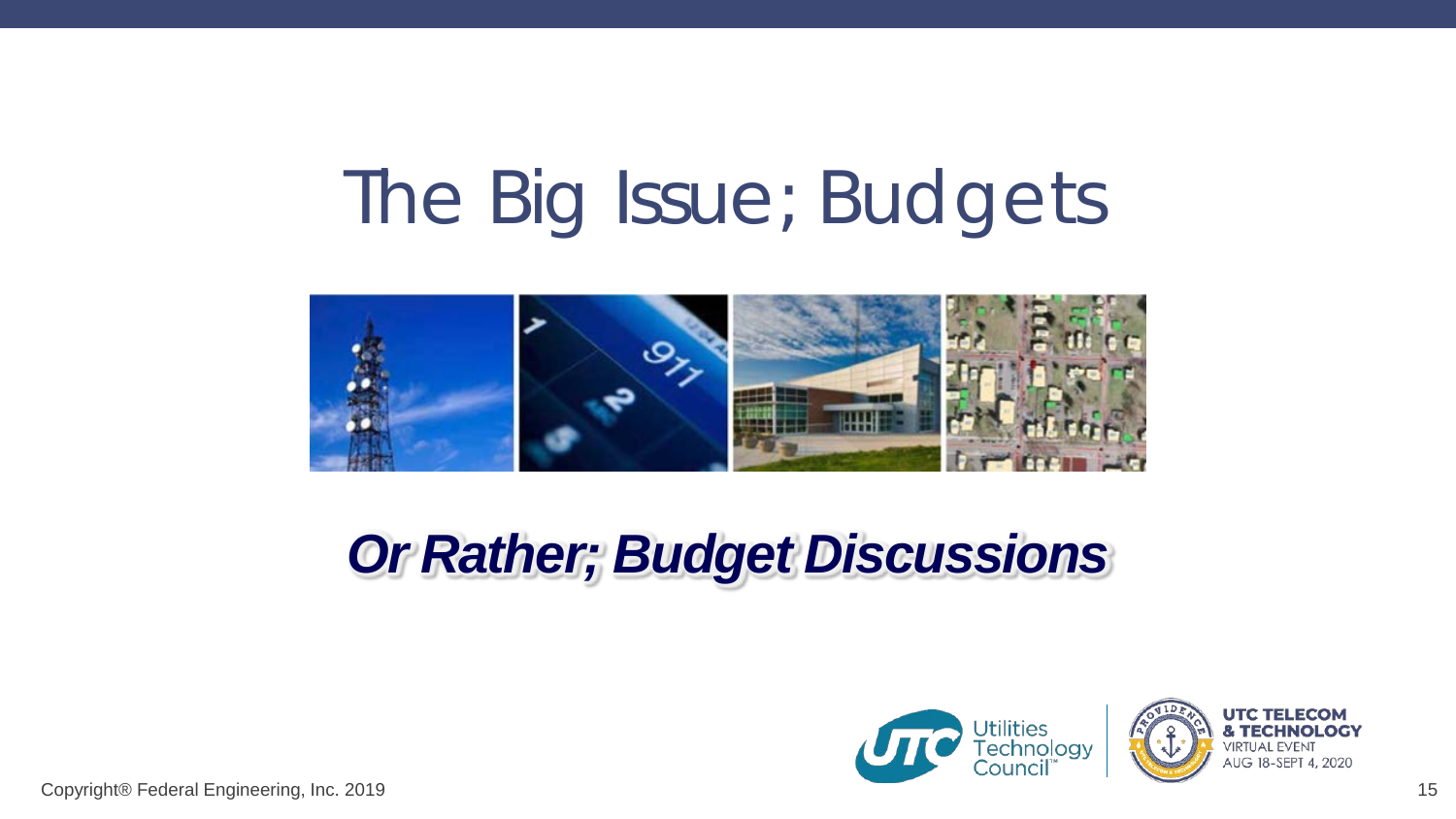# Planning and Budgeting

- Evaluate your current budget and funding plans
- Look for opportunities to align future budgets and funding to anticipated needs
	- Capital and Operational
- Set reasonable expectations
	- Don't assume LTE will supplant LMR in the short term
	- "Paralleled" and "Partnered" solutions require support of both networks
	- Don't assume LTE will reduce costs

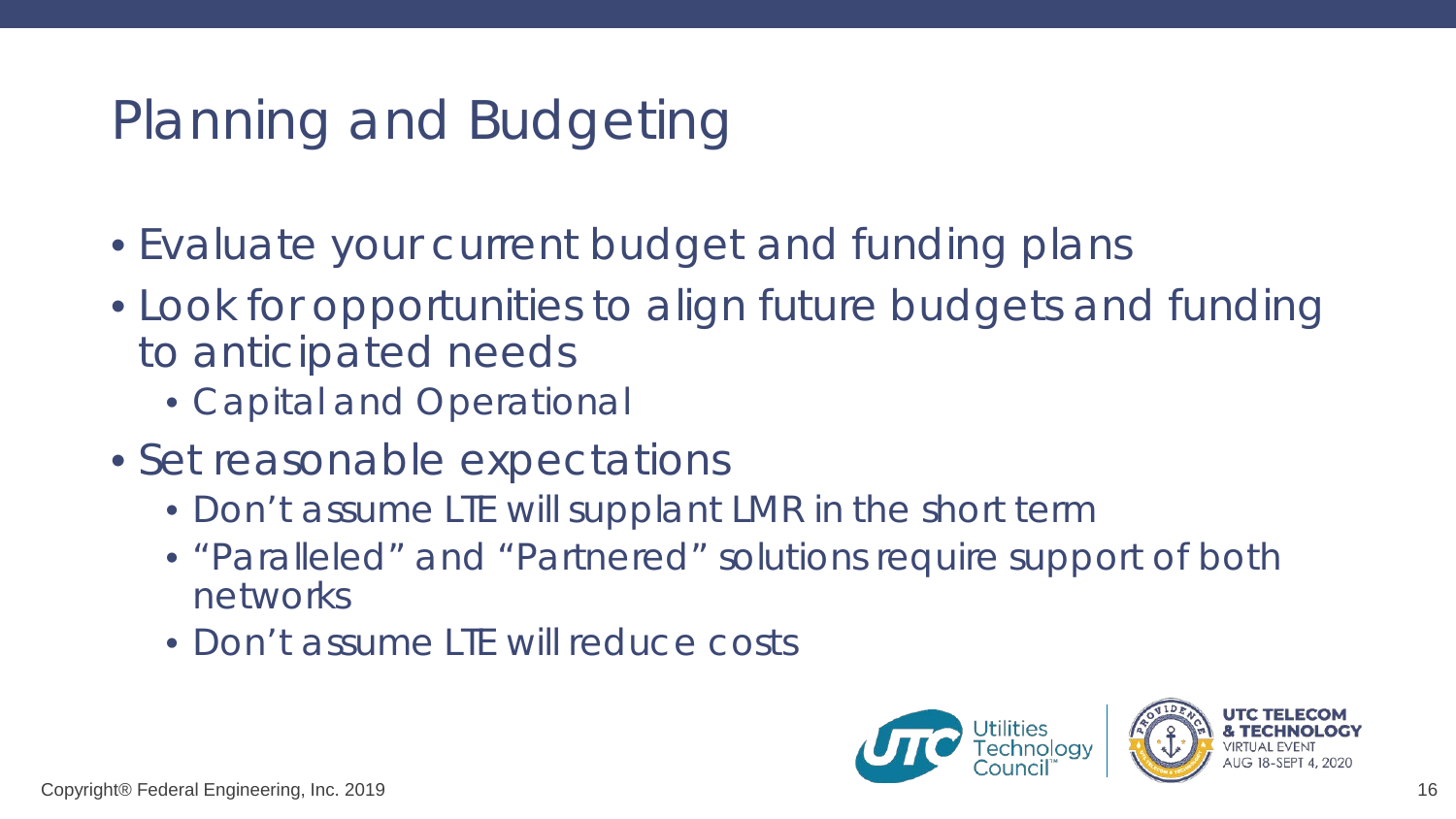

#### **UTC TELECOM & TECHNOLOGY VIRTUAL EVENT**

AUG 18-SEPT 4, 2020

1 日 日 1 円 円

**INFRANCIALITY innumerature** 

**MUNICIPALITI** 

# Discussion Q&A

#### THE ANCHOR FOR UTILITY EDUCATION & TRAINING

and a climate Thereon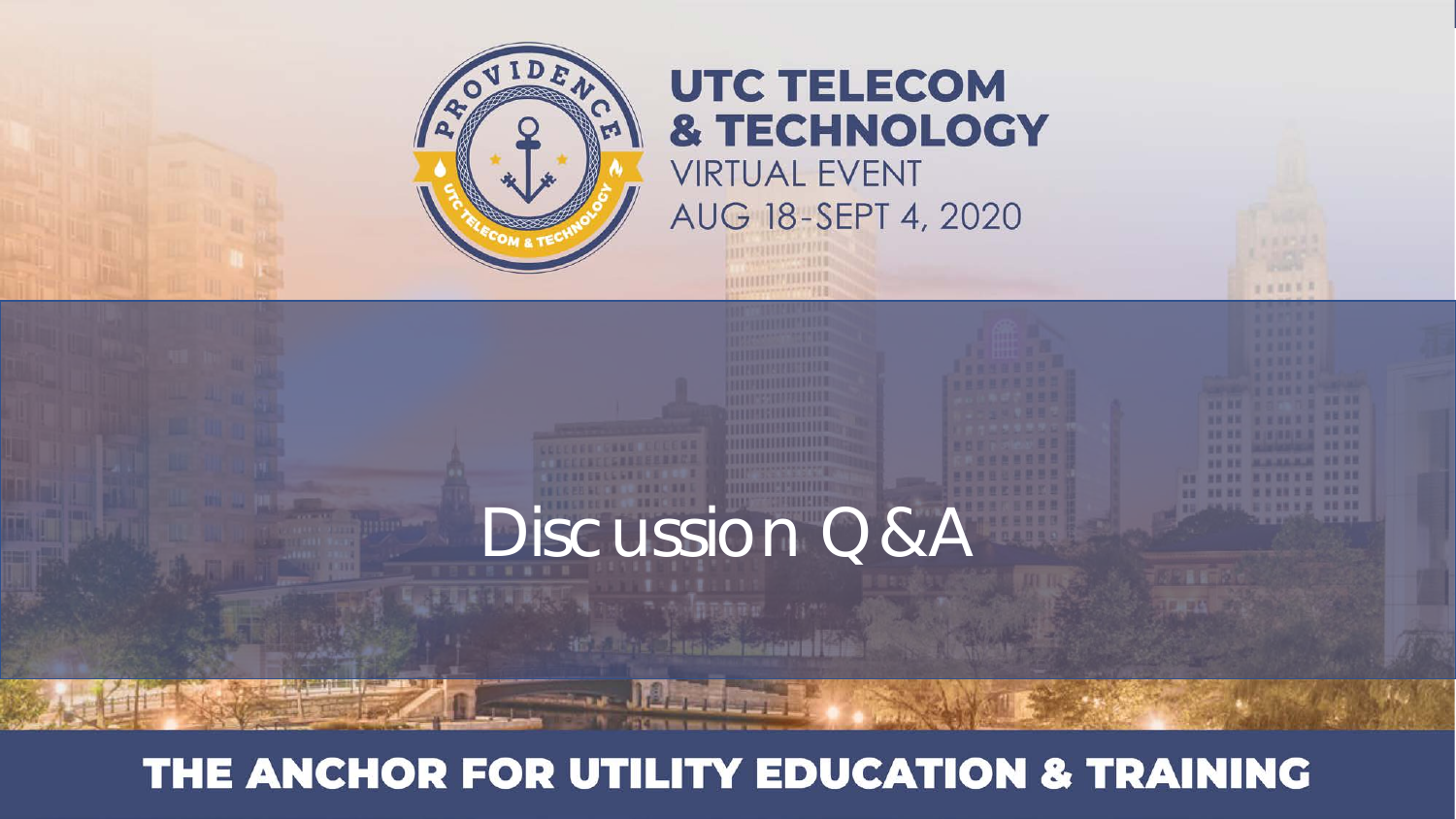#### Federal Engineering Contact

Neil Horden Chief Consultant Federal Engineering, Inc. nhorden@fedeng.com 703-349-5704